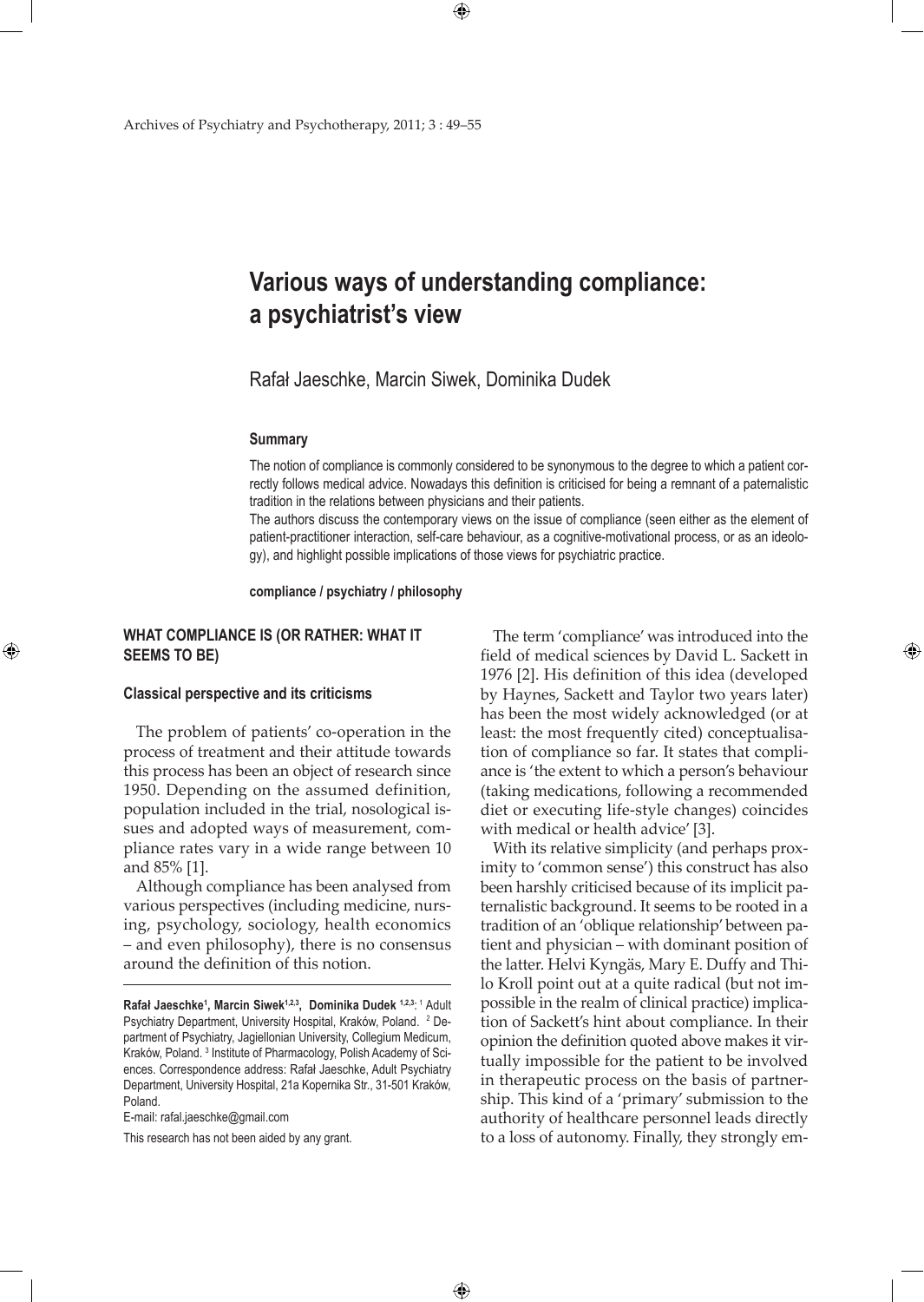phasise (citing opinions of various authors [4, 5, 6]) that: 'this definition has been rejected because of its paternalism and its implication that healthcare personnel have the right to authority over the patient's behaviours and actions' [1]. Hensook S. Kim also noticed that Sackett's perspective on compliance does not take into account the fact that apparently identical behaviours might arise from completely different motivations. Seemingly 'good compliance' might be a result as different processes as coercion, conformity or – poles apart – therapeutic alliance [5].

# **What differs the relationship between patient and physician in psychiatry from similar relations in other fields of medicine? The differences' implications for the issue of compliance**

In the realm of psychiatry the 'geometry of relationship' between a physician and a patient gains paramount importance. The 'oblique (authority-based) relationship', although quite common in somatic medicine, usually leads nowhere in terms of establishing strong therapeutic alliance in psychiatry.

According to the prominent Polish psychiatrist Antoni Kępiński relationship between physician and patient is a reflection of one out of two general cognitive patterns making it possible to explore the outside world.

The first one – 'an oblique (volitional) plane of cognitive contact' – reflects the humane tendency for putting the surrounding universe in order. This can be considered to be the source of scientific cognition: 'The human feels confident if the world acts in accordance to his ideas; if he can manage the environment; if he can influence it; when he feels like being a master. He considers the environment to be an obstacle to his plans and aims. He wants to get rid of this hurdle; he wants to subdue it.' [7]

This cognitive pattern has some undeniable advantages – at least from physician's point of view. It makes it easier for a doctor to avoid the traumatic experience of the encounter with somebody else's suffering. Or – in terms of the philosophy of Emmanuel Lévinas – it serves as a protection from the experience of meeting The Other: 'the fathomless point' [8] calling for ethical responsibility. [9] Lévinas himself expounded this drama in a much more drastic way: 'My relation to the other is not some benign benevolence, compassionate care or respect for the other's autonomy, but is the obsessive experience of a responsibility that persecutes me with its sheer weight.' [10]

As this demand is unfulfillable, then how can the subject weaken 'the devastating burden of superego' [8]? It seems that one of possible strategies bases on separating the disease from the person. It is much easier to take position of a 'scientist' involved in the analysis of somatic pathology at a cost of moving away from the world of someone's subjective experiences – someone who imperceptibly became an object of scientific investigation.

The second cognitive pattern pointed out by Kępiński ('horizontal or volitional plane of cognitive contact', as he called it) derives from the ability of recognising other people's emotional states, gained in the environment of the early relationship between mother and child. Although knowledge achieved this way is much more difficult to verify than data gained by using 'the scientific method', the author claims that reliability of 'emotional information' achieved this way cannot be underestimated. Kępiński argues that: 'Not only it is the oldest way of recognising the surrounding world, but also the most important one. (…) Objectivity and truthfulness of the cognition of somebody else's psychological state is the necessary condition of staying alive.' [7]

⊕

The evolution from the 'oblique' to the 'vertical' attitude towards patient seems to be a defining element of psychiatric practice. But this kind of regression 'from a scholar to a child' (the process of regaining the ability of feeling other people's emotions regardless of masks, curtains and entanglements) has its price. The cost is a direct, traumatic (in a Lévinasian sense, where 'a trauma is something that comes from outside the self, the irruption of a heteronomous fact that can strike without warning, like a terrorist explosion' [10]) exposition to the world of the other's emotions. In the realm of emotional interplay between two subjects it is much more difficult (if not impossible) to defend ego behind the firewall of authority of 'A Doctor'. Nevertheless, the ultimate award is also high: only this kind of relationship makes it possible to pass from 'compliance' in a conservative sense (i.e. 'following

Archives of Psychiatry and Psychotherapy, 2011; 3 : 49–55

 $\bigoplus$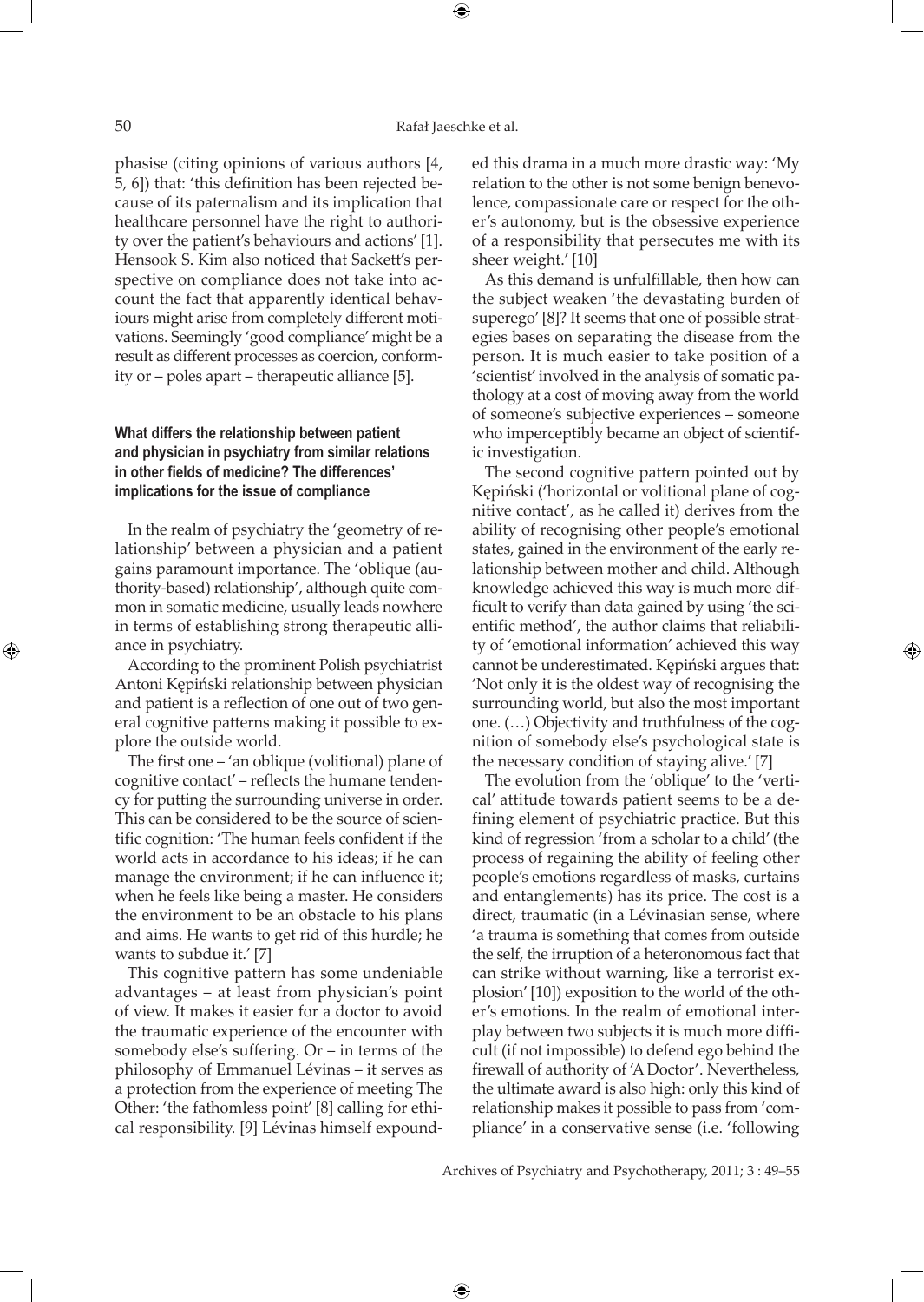⊕

the instructions of a physician-mentor') to 'concordance' – the partnership between a physician and a patient, where the latter person is a rightful subject, fully engaged in the two-way communication with a doctor and actively shaping the decision-making process. [11]

# **Beyond relationship: alternative perspectives on compliance**

The history of research on the issue of compliance can be succinctly described as the history of attempts to define this notion, as well as related terms. So, there is nothing peculiar in the fact that there do exist much wider conceptions of compliance than those that just confine to the microcosm of relations between patient and physician.

According to Kyngäs et al. compliance can be seen:

- 1. as the element of the patient-practitioner interaction,
- 2. as self-care behaviour,
- 3. as a cognitive-motivational process,
- 4. as an ideology [1].

⊕

Each of those perspectives are discussed below.

# **Untangling the onomastic maze**

First of all, let us tidy-up the mess around the meaning of words closely related to 'compliance'.

As we mentioned above, such terms as 'compliance', 'adherence' and 'therapeutic alliance' are often considered to be synonymous. Nevertheless, they do not mean the same.

According to B.P. Madden both 'compliance' and 'adherence' refer to the interaction between patient and physician, while 'therapeutic alliance' is related with the process of interaction itself [1, 12].

In the interpretation given by J. Fawcett the difference between 'compliance' and 'adherence' comes down to different layout of responsibilities. While 'adherence' emphasise physician's role in the establishment of therapeutic relationship, 'compliance' seems to stress patient's responsibility for following doctor's instructions (yet again, this perspective is rooted in the conservative point of view, where patient's actions are a function of physician's authority) [1, 13]. Both notions of 'adherence' and 'compliance' seem to apply to the 'oblique relationships' between patient and practitioner, although the word 'adherence' is intended to be less judgmental [1, 14] J. Wilder, R. Plutchnik and H. Conte suggested that in the term of compliance responsibilities of patient and physician focus in equal parts (quote: 'compliance [is] as much a function of their [patients] interactions with psychiatric personnel and of the suitability of the recommendations as it is of personal characteristics of the patients themselves.' [15, 16]. 'Concordance' seems to be a much more modern term, stressing partnership between patient and practitioner. According to R. Gray, T. Wykes and K. Gournay: 'Concordance emphasizes patient rights, the need for information and the importance of two-way communication and decision-making. In stark contrast with a compliance model, a concordance model suggests that patients have the right to make decisions (such as stopping medication) even if clinicians do not agree with the decision.' [11]

# **Compliance in the context of interaction between physician and patient**

In the viewpoint of Dracup and Meleis (1982) compliance is a dynamic process in which patient and physician together make decisions about a suitable healthcare regimen. They define the notion as: 'The extent to which an individual chooses behaviours that coincide with a clinical prescription, the regimen must be consensual, that is, achieved through negotiations between the health professional and the patient.' [1, 4].

B. Vivian points out at the important role of a nurse in the process of compliance. In the author's opinion the nurse's task is to assist the patient and his or her family with compliance [17]. This statement assumes an active role (i.e. the joint responsibility) of all parties involved in the therapeutic process [6].

In the article published in 1989, L.C. Hussey and K. Gilliland linked compliance with the idea

Archives of Psychiatry and Psychotherapy, 2011; 3 : 49–55

 $\bigoplus$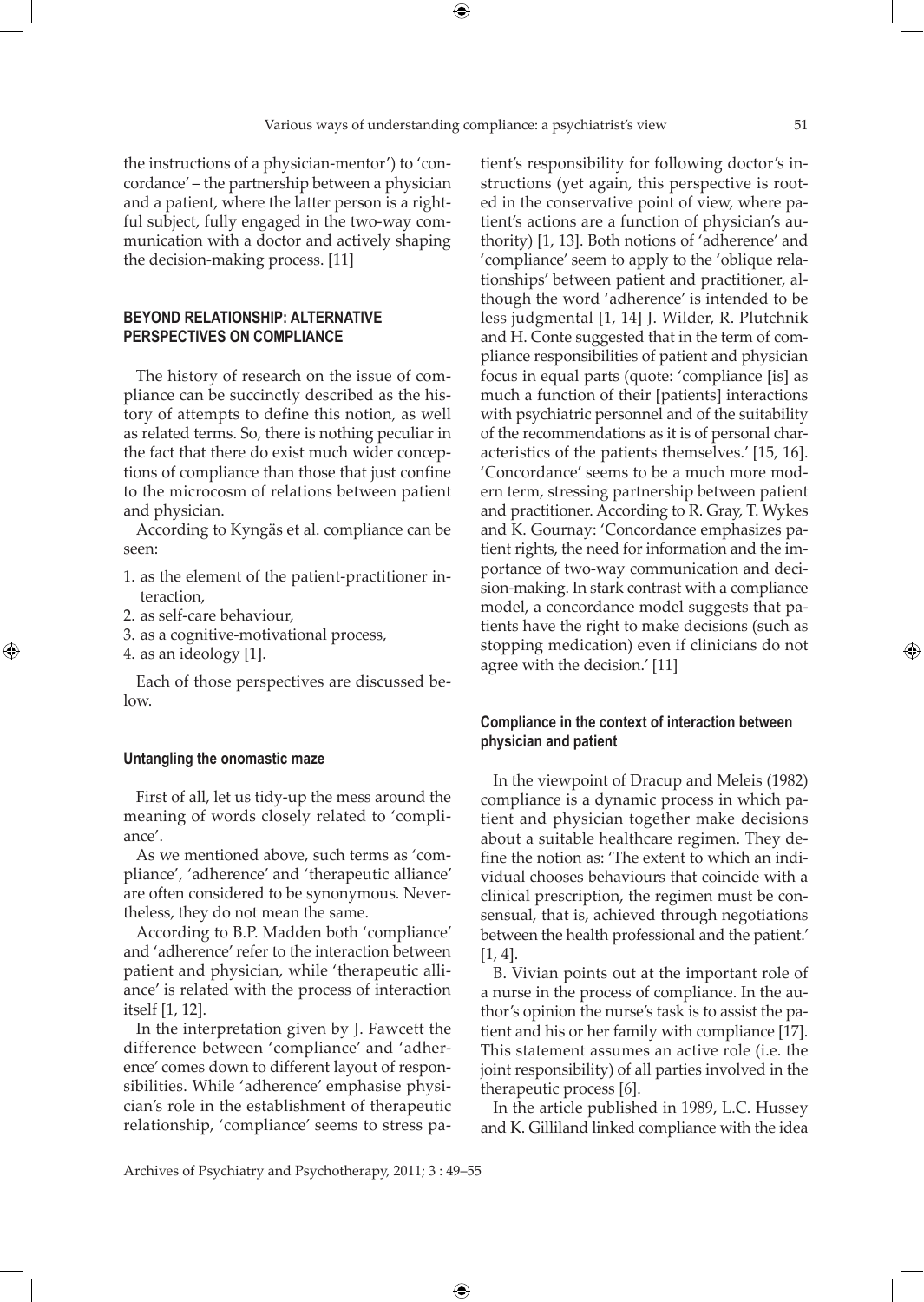⊕

of mutuality. According to their definition 'compliance' is: 'The positive behaviour that patients exhibit when moving toward mutually defined therapeutic goal' [1, 18]. The term of mutuality can be understood as: 'A connection with or understanding of another that facilitates a dynamic process of joint exchange between people. The process of being mutual is characterised by a sense of unfolding action that is shared in common, a sense of moving toward a common goal, and a sense of satisfaction for all involved' [1, 19]. As we can see, an implementation of mutuality to the theoretical construct of compliance shifts the latter idea from the region of paternalism into the realm of autonomy and empathy.

#### **Compliance seen as self-care behaviour**

'Self-care behaviour' is one of the most important concepts in health promotion. It is used to describe decisions and actions that an individual can take to cope with a health problem or to improve his or her health [20]. Compliance can be understood as an element of self-care behaviour, while noncompliance is a self-care deficit [21]. Nevertheless we have to note that while self-care 'by definition' is performed on behalf of maintaining health and well-being, than compliance might be just an effect of following orders of a physician [1]. Sometimes it might have more in common with passive aggression than with self-care. On the other hand, while lack of self-care always is a threat for wellbeing, than in some situations compliance deficit may be helpful as a reflection of patient's 'common sense' as a form of defence against healthcare professional's wrong decisions.

# **Compliance as a cognitive-motivational process**

Within the cognitive-behavioural paradigm compliance can be conceptualised as a resultant of patient's attitudes and opinions leading to concrete intentions towards recommended therapeutic plan. In this perspective, Kyngäs et al. gave the following perspective on the notion: 'Compliance has been defined as the patient's active, intentional and responsible process of selfcare, in which the patient works to maintain his or her health in close collaboration with healthcare staff. This definition includes both self-care behaviour as an outcome of the patient's process and actions (activity, responsibility and collaboration with healthcare personnel) and a commitment to self-care.' [1, 22, 23]

It is important to note at this point that cognitive-behavioural therapy (CBT) has been proven to be very effective in enhancing compliance. Acquisition of new skills and knowledge is the cornerstone of this therapeutic paradigm. By gaining insight into the assumptions of treatment, as well as by understanding his or her role in this process, it is easier for the patient to get involved into collaboration with the clinician and – at the same time – to become a subject within the relationship with the healthcare professional. [24]

# **Compliance as an ideology**

In his intriguing considerations on the role of ideology in contemporary culture and politics, Slavoj Žižek (one of the most prominent representatives of Frankfurt School's Critical Theory [25] these days) noted that the most elementary definition of ideology can be found in Karl Marx's *Capital*: 'Sie wissen das nicht, aber sie tun es' – 'They do not know it, but they are doing it' [26]. This observation leads to the conclusion that: 'The very concept of ideology implies a kind of basic, constitutive *naïveté*: the misrecognition of its own presuppositions, of its own effective conditions, a distance, a divergence between so-called social reality and our distorted representation, our false consciousness of it.' [27]

In the realm of healthcare, ideology is understood as 'a system of shared beliefs concerning behavioural norms and values' [1, 28]. Let us add: very often it is a system of implicit beliefs based on the recognition of physician's authority. J.A. Trostle pointed out that this ideological bias finds its reflection in research strategies, interpretation of outcomes of clinical trials and their implications for the clinical practice. The reason for this status quo is the fact that: 'Research has defined patient behaviour in terms of professional expectations, and has ignored health-related behaviour that contradicts the profession's view of its own centrality in health care.' [1, 28]

Thankfully, this pessimistic view does not seem to be fully valid anymore. As we mentioned

Archives of Psychiatry and Psychotherapy, 2011; 3 : 49–55

 $\bigoplus$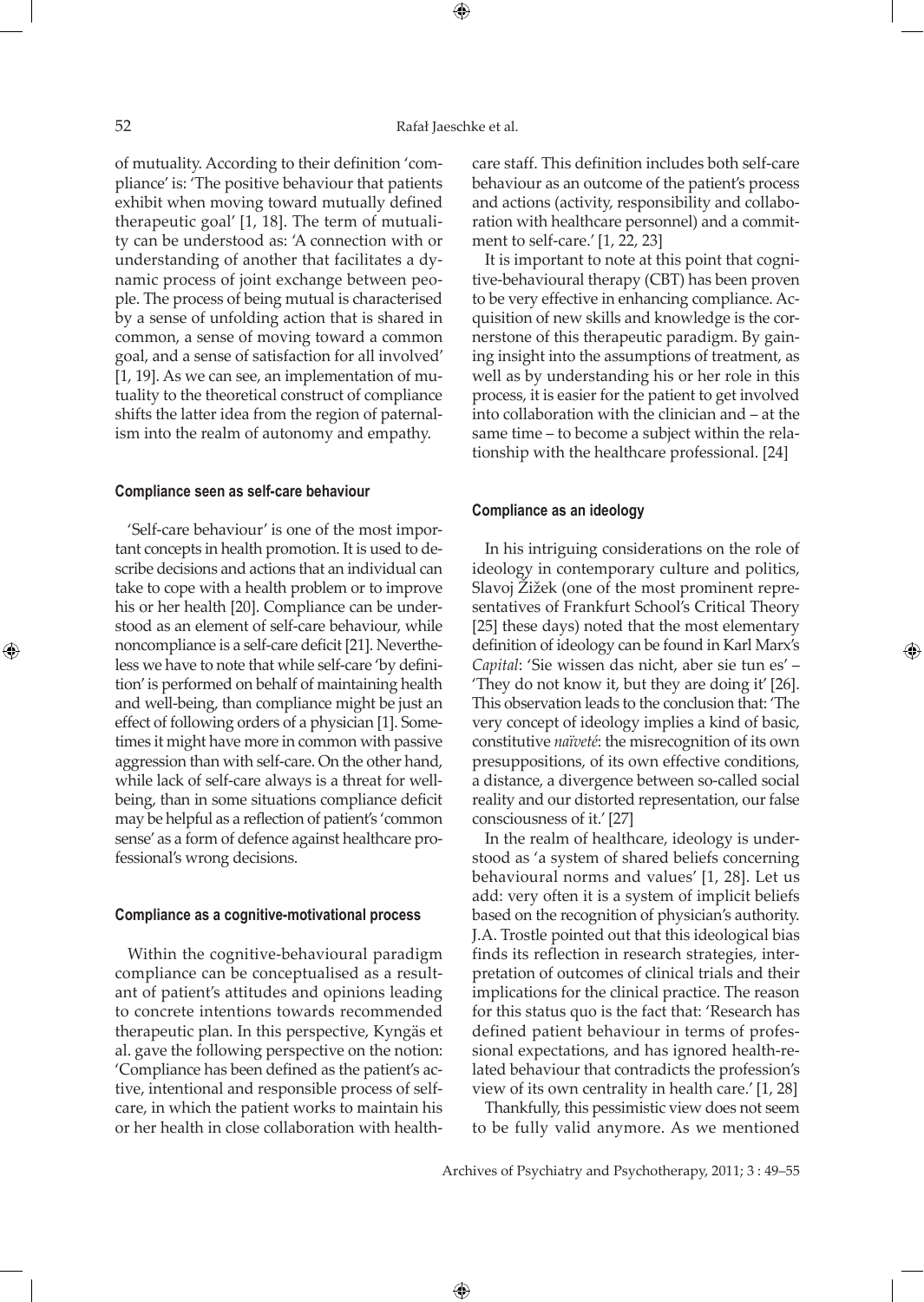$\bigoplus$ 

above, in recent years there has been a major shift in the opinions about the nature of compliance and patient's role in this process. Nowadays 'compliance is a decision taken by the patient' [1, 29] and this opinion is being systematically built in the system of healthcare professionals' assumptions (also the implicit ones) about their occupations – creating a new ideology.

# **CONCLUSIONS**

⊕

Although the issue of compliance has been an object of research for the past sixty years, the interpretation of this notion still raises controversies. The existence of numerous (vague at times) terms related to compliance (e.g. adherence, concordance, mutuality, or therapeutic alliance) does not make the task any easier.

The earliest definition of compliance (provided by D.L. Sackett) is being increasingly rejected nowadays, as it confines the problem to the dichotomy between (dominant) physician's recommendations and (submissive) patient's 'positive' response. This historic assumption (being a kind of a cornerstone of an 'oblique relationship' between a healthcare professional and a patient) seems to be particularly inadequate in psychiatry, as it usually leads nowhere in terms of creating strong therapeutic alliance. Establishing concordance (the partnership between a physician and a patient, where the latter person is a rightful subject, fully engaged in the two-way communication with a doctor and actively shaping the decision-making process) seems to be a much more suitable way of achieving therapeutic progress in the discipline of psychiatry.

Apart from the construct of compliance as an intrinsic feature of the patient-practitioner interaction, the notion can also be seen as a variant of patient's responsibility (self-care behaviour) or psychological (cognitive-motivational) process.

In the field of Critical Theory compliance can be analysed in terms of ideology, i.e. a system of shared implicit beliefs concerning behavioural norms and values (in this case: organising interpersonal relationships in the realm of the healthcare).

#### **REFERENCES**

 1. Kyngäs H, Duffy ME, Kroll T. Conceptual analysis of compliance. J Clin Nurs. 2000; 9(1): 5–12.

- 2. Sackett D. Introduction and the magnitude of compliance and noncompliance, In: Sackett DL, Haynes RB, editors. Compliance with Therapeutic Regimens. Baltimore: The Johns Hopkins University Press; 1976. p. 1–25.
- 3. Haynes RB. Introduction. In: Haynes RB, Sackett DL, Taylor DW, editors. Compliance in Health Care. Baltimore: The Johns Hopkins University Press; 1978. p. 1–18.
- 4. Dracup A, Meleis AJ. Compliance: and interactional approach. Nurs Res. 1982; 31(1): 31–36.
- 5. Kim HS. The Nature of Theoretical Thinking in Nursing. Norwalk: Appleton-Century-Crafts; 1983.
- 6. Kontz MM. Compliance Redefined and Implications for Home Care. Holist Nurs Pract. 1989; 3(2): 54–64.
- 7. Kępiński A. Poznanie chorego. Kraków: Wydawnictwo Literackie; 2002(1978).
- 8. Žižek S. In Defense of Lost Causes. London: Verso Books; 2008.
- 9. Lévinas E. Totality and Infinity. Dodrecht: Kluver Academic Publishers; 1979.
- 10. Critchley S. Infinitely Demanding: Ethics of Commitment, Politics and Resistance. London: Verso Books; 2008.
- 11. Gray R, Wykes T, Gournay K. From compliance to concordance: a review of the literature on interventions to enhance compliance with antipsychotic medication. J Psychiatr Ment Health Nurs. 2002; 9(3): 277–284.
- 12. Madden BP. The hybrid model for concept development: Its value for the study of therapeutic alliance. ANS. Adv Nurs Sci. 1990; 12(3): 75–87.
- 13. Fawcett J. Compliance: Definitions and Key Issues. J Clin Psychiatr. 1995; 56(Suppl. 1): 4–10.
- 14. Moore KN. Compliance or collaboration. The meaning for patients. Nurs Ethics. 1995; 2(1): 71–77.
- 15. Wilder J, Plutchnik R, Conte H. Compliance with psychiatric emergency room referrals. Arch Gen Psychiatr. 1977; 34(8): 930–933.
- 16. Mitchell AJ, Selmes T. Why don't patients attend their appointments? Maintaining engagement with psychiatric services. Adv Psychiatr Treat. 2007; 13: 423–434.
- 17. Vivian B. Reconceptualizing Compliance in Home Health Care. Nurs Forum. 1996; 31(2): 5–13.
- 18. Hussey LC, Gilliland K. Compliance, low literacy and locus of control. Nurs Clin North Am. 1989; 24(3): 605–611.
- 19. Henson RH. Analysis of the concept of mutuality. Image J Nurs Sch. 1997; 29(1): 77–81.
- 20. McGowan P. Self-care behaviour. Encyclopedia of Public Health [document on the Internet]. 2011 March [cited 2011 March 5]. Available from: http://www.enotes.com/publichealth-encyclopedia/self-care-behavior.
- 21. Bakker RH, Kastermans M. Is compliance part of selfcare or is non-compliance of selfcare deficit? (abstract in English). Veerpleegkunde. 1994; 9(2): 83–90.

Archives of Psychiatry and Psychotherapy, 2011; 3 : 49–55

 $\bigoplus$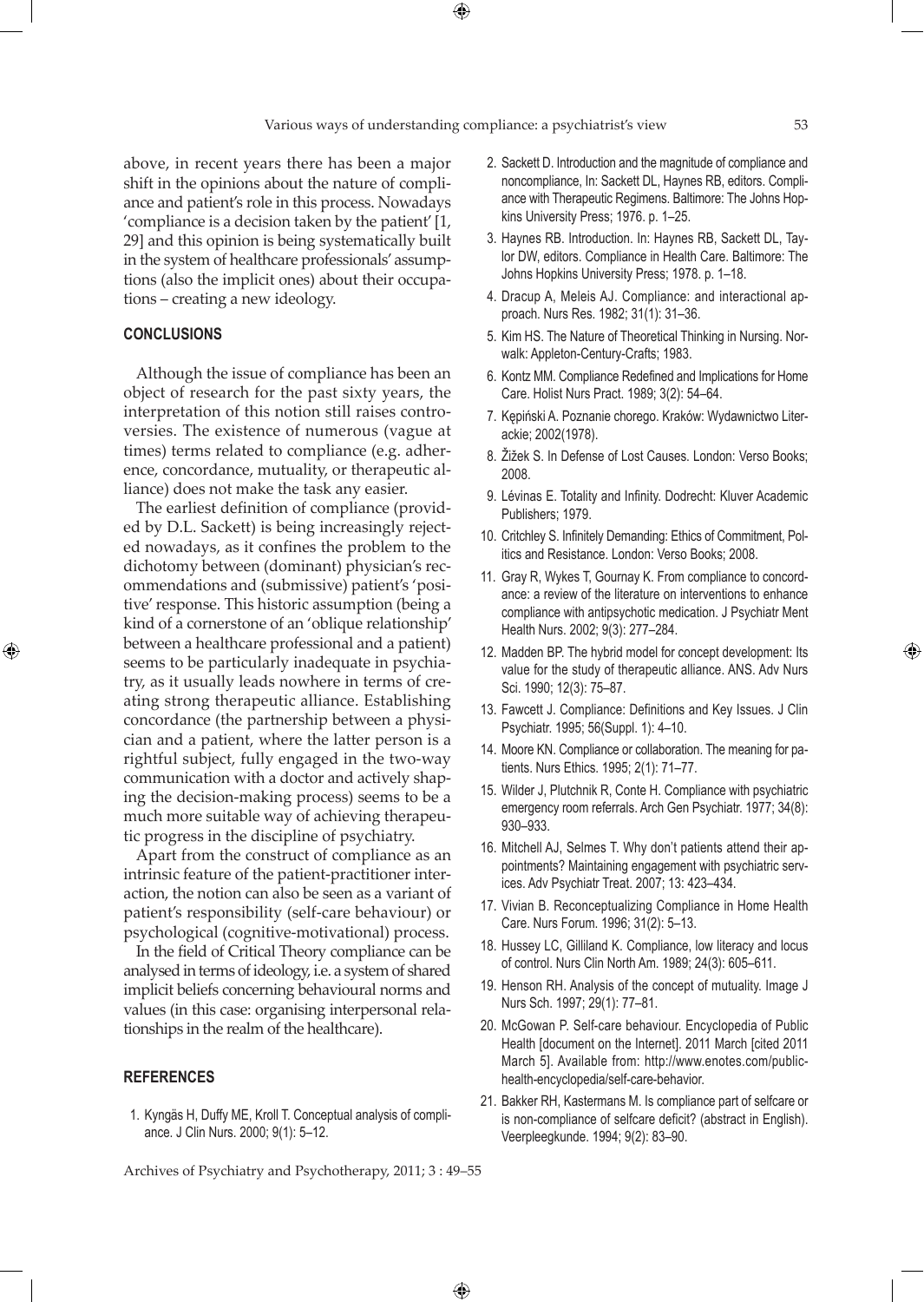$\bigoplus$ 

# 54 Rafał Jaeschke et al.

 $\bigoplus$ 

- 22. Mączka G, Grabski B, Gierowski JK, Dudek D. Group psychoeducation in the complex treatment of bipolar disorder – Kraków experiences. Psychiatr Pol. 2010; 44(1): 89–100.
- 23. Mączka G, Siwek M, Skalski M, Dudek D. Patients' and doctors' attitudes towards bipolar disorder – do we share out beliefs? Psychiatr Pol. 2009; 43(3): 301–312.
- 24. Schmidt NB, Woolaway-Bickel K. The Effects of Treatment Compliance on Outcome in Cognitive-Behavioural Therapy for Panic Disorder. Quality Versus Quantity. J Consult Clin Psychol. 2000; 68(1): 13–18.
- 25. Critical Theory. Stanford Encyclopedia of Philosophy [document on the Internet]. 2005 March [cited 2011 May 2]. Available from: http://plato.stanford.edu/entries/critical-theory/.
- 26. Marx K. Capital: A Critique of Political Economy. Seattle: Create Space; 2010(1867).
- 27. Žižek S. The sublime object of ideology. London: Verso Books; 1989.
- 28. Trostle JA. Medical Compliance as an Ideology. Soc Sci Med. 1998; 27(12): 1299–1308.
- 29. Taytard A. Assessing compliance in asthma patients. Eur Respir J. 1992; 5(1): 125–126.

⊕

| Term        | <b>Definition</b>                                                                                                                                                                                                                                                                                                                                                                                                                                                                               | Reference                                   |
|-------------|-------------------------------------------------------------------------------------------------------------------------------------------------------------------------------------------------------------------------------------------------------------------------------------------------------------------------------------------------------------------------------------------------------------------------------------------------------------------------------------------------|---------------------------------------------|
| Compliance  | The degree to which the patients adhere to the regimen<br>recommended by their physician.                                                                                                                                                                                                                                                                                                                                                                                                       | Encyclopaedia Britannica<br>Online, 2011    |
|             | The degree to which a patient carries out the recommendation<br>of the treating physician.                                                                                                                                                                                                                                                                                                                                                                                                      | Sadock & Sadock, 2007                       |
|             | The extent to which a person's behaviour (taking medications,<br>following a recommended diet or executing life-style changes) coincides<br>with medical or health advice.                                                                                                                                                                                                                                                                                                                      | Haynes, 1978                                |
|             | The patient's active, intentional and responsible process of<br>self-care, in which the patient works to maintain his or her health in close<br>collaboration with healthcare staff.                                                                                                                                                                                                                                                                                                            | Kyngäs, 2000; Mączka, 2009;<br>Mączka, 2010 |
|             | The extent to which an individual chooses behaviours that<br>coincide with a clinical prescription, the regimen must be<br>consensual, that is, achieved through negotiations between<br>the health professional and the patient.                                                                                                                                                                                                                                                               | Dracup & Meleis, 1982                       |
|             | The positive behaviour that patients exhibit when moving<br>toward mutually defined therapeutic goal.                                                                                                                                                                                                                                                                                                                                                                                           | Hussey & Gilliland, 1989                    |
| Adherence   | 'Adherence to (or compliance with) a medication regimen is generally de-<br>fined as the extent to which patients take medications as prescribed by their<br>health care providers. The word "adherence" is preferred by many health<br>care providers, because "compliance" suggests that the patient is passive-<br>ly following the doctor's orders and that the treatment plan is not based on<br>a therapeutic alliance or contract established between the patient and the<br>physician.' | Osterberg & Blaschke, 2005                  |
| Concordance | The partnership between physician and patient, where a latter person<br>is a rightful subject, fully engaged in the two-way communication with<br>a doctor and actively shaping the decision-making process.                                                                                                                                                                                                                                                                                    | Gray, 2002                                  |

#### **Table 1.** Various definitions of compliance and related terms

Archives of Psychiatry and Psychotherapy, 2011; 3 : 49–55

 $\bigoplus$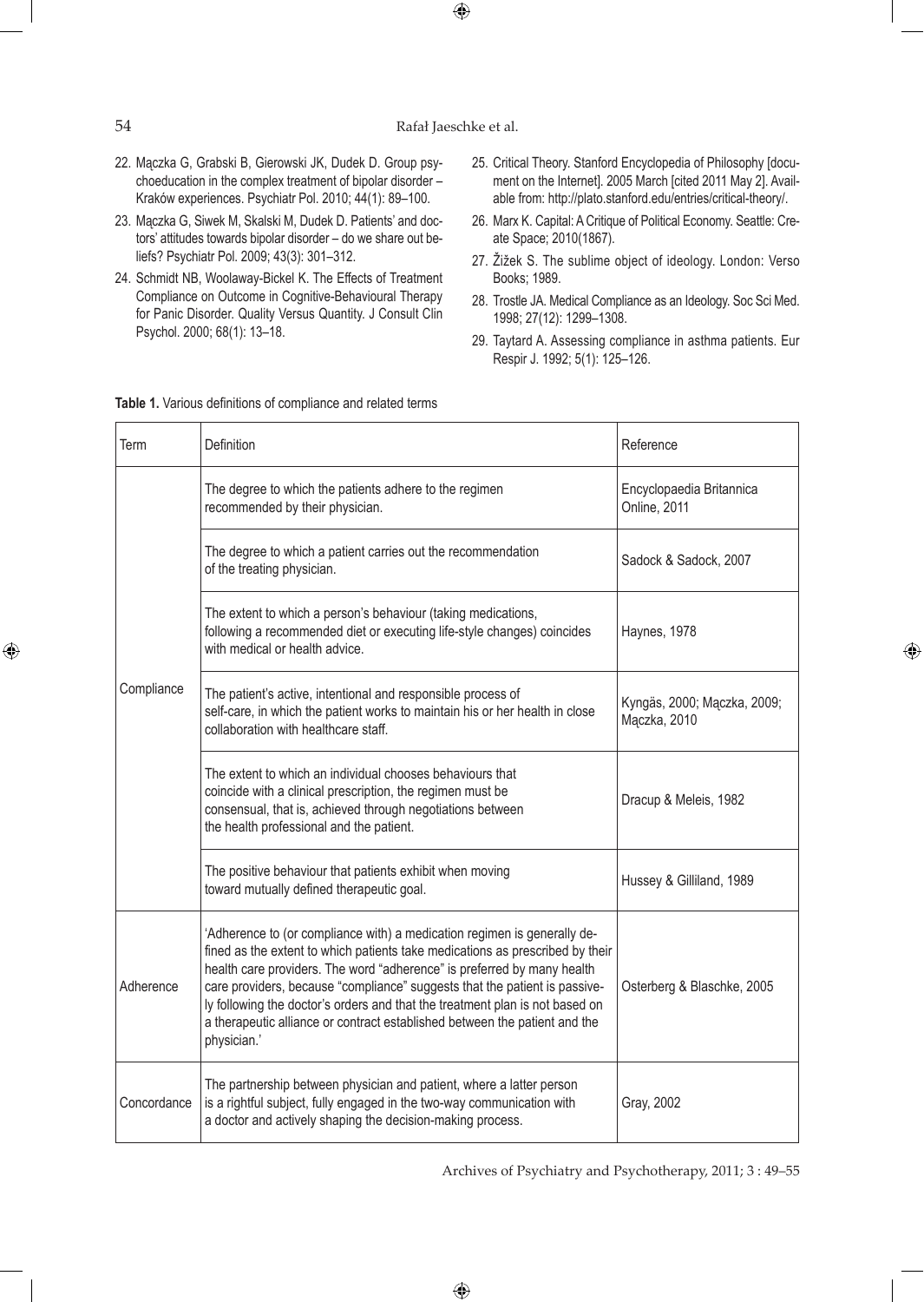| Mutuality               | The connection with or understanding of another that facilitates a dynamic<br>process of joint exchange between people. The process of being mutual is<br>characterized by a sense of unfolding action that is shared in common,<br>a sense of moving toward a common goal, and a sense of satisfaction<br>for all involved. | Henson, 1997                                   |
|-------------------------|------------------------------------------------------------------------------------------------------------------------------------------------------------------------------------------------------------------------------------------------------------------------------------------------------------------------------|------------------------------------------------|
| Therapeutic<br>alliance | In psychotherapy, therapeutic alliance is the synthesis of three related<br>components:<br>client and therapist agreement on goals of treatment,<br>client and therapist agreement on how to achieve the goals<br>(task agreement),<br>the development of personal bond between the therapist and client.                    | Bordin, 1979, as cited in And-<br>rusyna, 2001 |

Various ways of understanding compliance: a psychiatrist's view 55

 $\bigoplus$ 

Archives of Psychiatry and Psychotherapy, 2011; 3 : 49–55

 $\bigoplus$ 

 $\bigoplus$ 

 $\bigoplus$